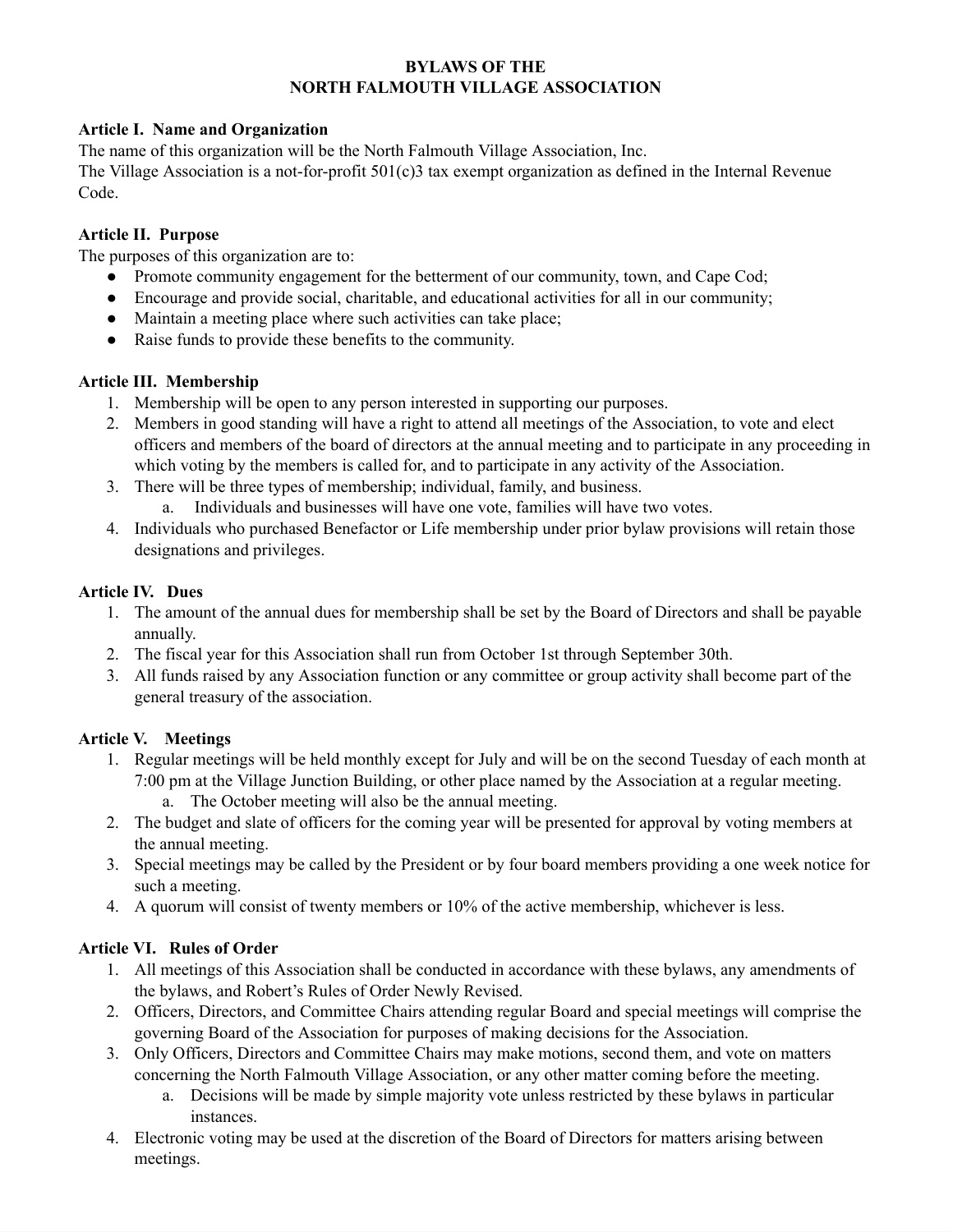### **Article VII. Officers, Terms and Duties**

- 1. The association shall be governed by four elected officers (President, Vice President, Secretary, Treasurer) and five elected Directors, collectively called the Board.
- 2. Each Officer will be elected for a term of two years and each Director will be elected for a term of five years and will be eligible for re-election upon completion of that term.
- 3. No Board member shall serve more than two consecutive terms.
	- a. Board members may be re-elected to serve on the Board after one year off the Board.
- 4. It shall be the duty of the President to:
	- a. preside over all meetings of the association and of the Board of Directors.
	- b. The President shall be a member *ex of icio* of every committee except the Nominating Committee. All documents made or accepted or executed by the association shall be signed by the President, or a designated representative.
	- c. The President shall give an annual report of the state of the association at the annual meeting.
- 5. The Vice President shall conduct the correspondence of the association, as directed by the President; is the custodian of the records except those of the Treasurer; shall keep a membership roster; shall send out proper notice of all meetings; and shall keep safely all important documents such as these bylaws, and any amendments to them, and any other such standing rules that may be adopted by the association.
	- a. If the President is absent, the Vice President shall preside over any meeting of the association or the Board of Directors.
- 6. The Secretary shall keep the records of all meetings of the association and of the Board of Directors. These minutes are to be read at the next such meeting, or otherwise distributed prior to or at the next such meeting.
- 7. The Treasurer shall:
	- a. collect, receive, and hold all money belonging to the association, and deposit all funds in the name of the association in such banks as the board shall designate; pay all bills; make all disbursements; present a monthly itemized statement to the board; present a report at association meetings; and render an annual account of the year's receipts and expenditures. The association's financial records shall be during reasonable hours for examination or audit as the Board shall order.
	- b. All checks shall be signed by either the President or the Treasurer.
	- c. The Treasurer shall deliver to an elected successor all money, vouchers, books, papers, and any other property belonging to the association at the close of the Annual Meeting, or as directed by the Board.
- 8. The Board shall transact the regular business of the association.
- 9. Any officer or director failing to attend three consecutive meetings of the Board may be relieved of office by a majority vote of the Board.
- 10. The Board may by majority vote fill vacancies of officers and directors for the remainder of a term of office.
- 11. Any Board member may be removed from their office by a two-thirds vote of the membership.

# **Article VIII. Nominations & Elections**

- 1. The Board shall appoint a three person nominating committee in advance of the Annual meeting to recommend a slate of officers for election at the Annual meeting and to fill any vacancies during the two year term that follows the election for which the nominating committee was formed.
- 2. All nominations shall be published to the general membership by mail, email, or the NFVA website not less than 10 days prior to the annual meeting.
- 3. Nominations may be made from the floor at all elections.
- 4. Elections will be determined by a majority vote based on a show of hands count.

# **Article IX. Standing Committees**

- 1. The President may establish such committees as seem necessary and advisable, with the approval of the Board.
- 2. The chairperson of each committee shall be appointed by the President and approved by the Board.
	- a. Committee chairs will serve for either one or two years so as to stagger terms of office.
	- b. The Board will decide which of the committee chairs will have one or two year terms, achieving an approximately equal division in term length.